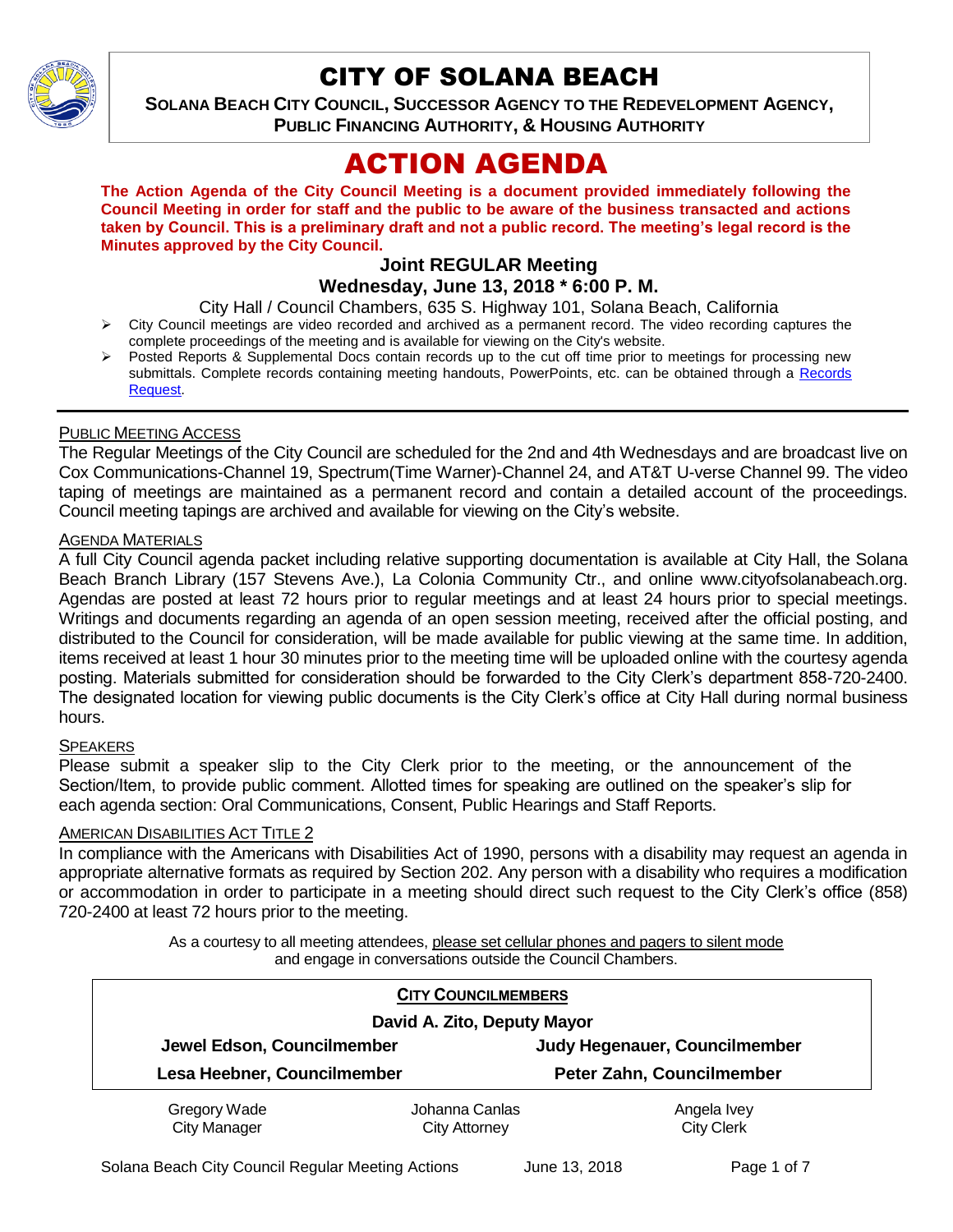## SPEAKERS:

Please submit your speaker slip to the City Clerk prior to the meeting or the announcement of the Item. Allotted times for speaking are outlined on the speaker's slip for Oral Communications, Consent, Public Hearings and Staff Reports.

#### READING OF ORDINANCES AND RESOLUTIONS:

Pursuant to Solana Beach Municipal Code Section 2.04.460, at the time of introduction or adoption of an ordinance or adoption of a resolution, the same shall not be read in full unless after the reading of the title, further reading is requested by a member of the Council. If any Councilmember so requests, the ordinance or resolution shall be read in full. In the absence of such a request, this section shall constitute a waiver by the council of such reading.

# **CALL TO ORDER AND ROLL CALL:**

**CLOSED SESSION REPORT:** (when applicable)

# **FLAG SALUTE:**

# **APPROVAL OF AGENDA: COUNCIL ACTION: Approved 5/0**

**PRESENTATIONS:** Ceremonial items that do not contain in-depth discussion and no action/direction.

1. League of American Bicyclists – Bike Friendly City Certificate

## **ORAL COMMUNICATIONS:**

This portion of the agenda provides an opportunity for members of the public to address the City Council on items relating to City business and not appearing on today's agenda by submitting a speaker slip (located on the back table) to the City Clerk. Comments relating to items on this evening's agenda are taken at the time the items are heard. Pursuant to the Brown Act, no action shall be taken by the City Council on public comment items. Council may refer items to the City Manager for placement on a future agenda. The maximum time allotted for each presentation is THREE MINUTES (SBMC 2.04.190). Please be aware of the timer light on the Council Dais.

#### **COUNCIL COMMUNITY ANNOUNCEMENTS / COMMENTARY:**

*An opportunity for City Council to make brief announcements or report on their activities. These items are not agendized for official City business with no action or substantive discussion.* 

# **A. CONSENT CALENDAR:** (Action Items) (A.1. - A.7.)

Items listed on the Consent Calendar are to be acted in a single action of the City Council unless pulled for discussion. Any member of the public may address the City Council on an item of concern by submitting to the City Clerk a speaker slip (located on the back table) before the Consent Calendar is addressed. Those items removed from the Consent Calendar by a member of the Council will be trailed to the end of the agenda, while Consent Calendar items removed by the public will be discussed immediately after approval of the Consent Calendar.

#### **A.1. Register Of Demands.** (File 0300-30)**.**

Recommendation: That the City Council

1. Ratify the list of demands for May 5-18, 2018.

[Item A.1. Report \(click here\)](https://solanabeach.govoffice3.com/vertical/Sites/%7B840804C2-F869-4904-9AE3-720581350CE7%7D/uploads/Item_A.1._Report_(click_here)_6-13-18.PDF)

*Posted Reports & Supplemental Docs contain records up to the cut off time, prior to the start of the meeting, for processing new submittals. The final official record containing handouts, PowerPoints, etc. can be obtained through a Records Request to the City Clerk's Office.* **COUNCIL ACTION: Approved 5/0**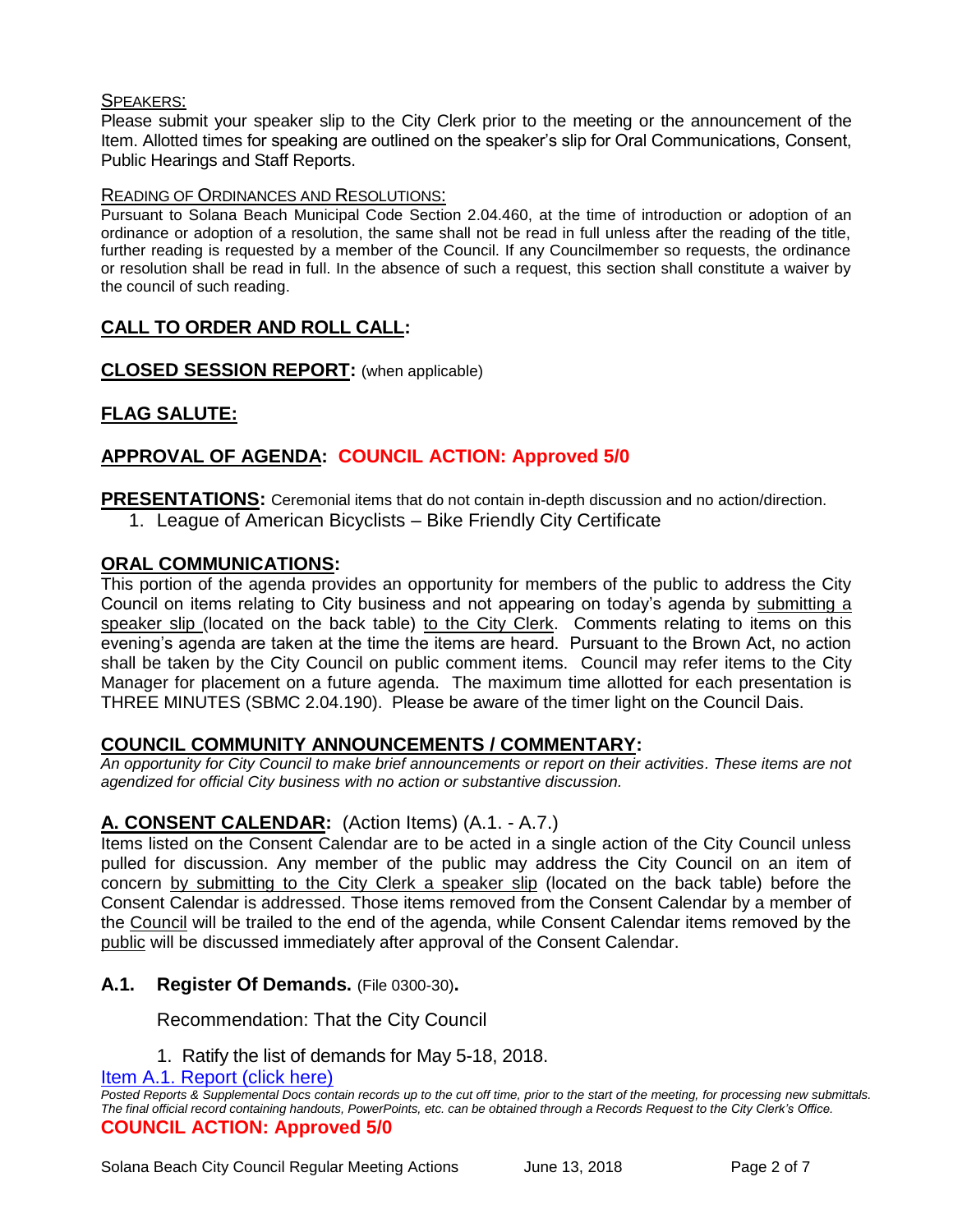# **A.2. General Fund Adopted Budget for Fiscal Year 2017-2018 Changes.** (File 0330-30)

Recommendation: That the City Council

1. Receive the report listing changes made to the Fiscal Year 2017-2018 General Fund Adopted Budget.

[Item A.2. Report \(click here\)](https://solanabeach.govoffice3.com/vertical/Sites/%7B840804C2-F869-4904-9AE3-720581350CE7%7D/uploads/Item_A.2._Report_(click_here)_6-13-18.PDF)

*Posted Reports & Supplemental Docs contain records up to the cut off time, prior to the start of the meeting, for processing new submittals. The final official record containing handouts, PowerPoints, etc. can be obtained through a Records Request to the City Clerk's Office.* **COUNCIL ACTION: Approved 5/0**

# **A.3. Work Plan Fiscal Year 2018/19 Adoption.** (File 0410-80)

Recommendation: That the City Council

1. Consider and adopt the final Fiscal Year 2018/2019 Work Plan.

[Item A.3. Report \(click here\)](https://solanabeach.govoffice3.com/vertical/Sites/%7B840804C2-F869-4904-9AE3-720581350CE7%7D/uploads/Item_A.3._Report_(click_here)_6-13-18.pdf)

[Item A.3. Supplemental Docs](https://solanabeach.govoffice3.com/vertical/Sites/%7B840804C2-F869-4904-9AE3-720581350CE7%7D/uploads/A.3._Supplemental_Docs_(updated_6-13_at_115pm).pdf) (Updated 6-13 at 1:15pm)

*Posted Reports & Supplemental Docs contain records up to the cut off time, prior to the start of the meeting, for processing new submittals. The final official record containing handouts, PowerPoints, etc. can be obtained through a Records Request to the City Clerk's Office.* **COUNCIL ACTION: Approved 5/0**

## **A.4. Payment of the North County Dispatch JPA (North Comm) CalPERS Unfunded Accrued Liability.** (File 0150-76)

Recommendation: That the City Council

1. Adopt **Resolution 2018-068** authorizing the lump sum payment of the CalPERS UAL for North Comm in the amount of \$61,291 in Fiscal Year 2017/18.

[Item A.4. Report \(click here\)](https://solanabeach.govoffice3.com/vertical/Sites/%7B840804C2-F869-4904-9AE3-720581350CE7%7D/uploads/Item_A.4._Report_(click_here)_6-13-18.pdf)

*Posted Reports & Supplemental Docs contain records up to the cut off time, prior to the start of the meeting, for processing new submittals. The final official record containing handouts, PowerPoints, etc. can be obtained through a Records Request to the City Clerk's Office.* **COUNCIL ACTION: Approved 5/0**

# **A.5. Appropriations Limit Fiscal Year 2018/19.** (File 0330-60)

Recommendation: That the City Council

1. Adopt **Resolution 2018-060**, establishing the FY 2018/19 Appropriations Limit in accordance with Article XIIIB of the California Constitution and Government Code Section 7910 and choosing the County of San Diego's change in population growth to calculate the Appropriations Limit.

[Item A.5. Report \(click here\)](https://solanabeach.govoffice3.com/vertical/Sites/%7B840804C2-F869-4904-9AE3-720581350CE7%7D/uploads/Item_A.5._Report_(click_here)_6-13-18.PDF)

*Posted Reports & Supplemental Docs contain records up to the cut off time, prior to the start of the meeting, for processing new submittals. The final official record containing handouts, PowerPoints, etc. can be obtained through a Records Request to the City Clerk's Office.* **COUNCIL ACTION: Approved 5/0**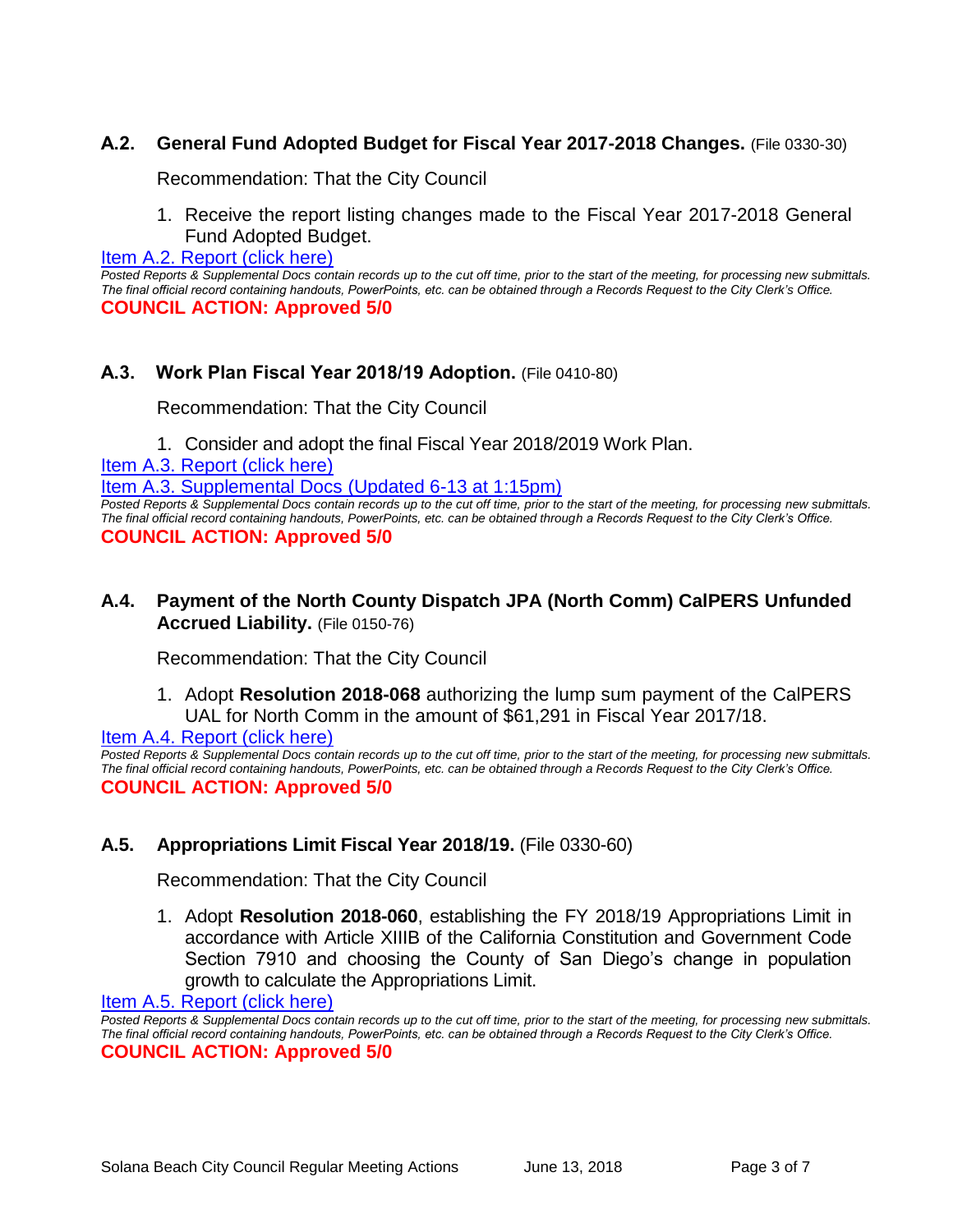# **A.6. Fire Benefit Fee Fiscal Year (FY) 2018/19.** (File 0390-23)

Recommendation: That the City Council

#### 1. **Resolution 2018-061**:

- a. Setting the FY 2018/19 Fire Benefit Fee at \$10.00 per unit, and
- b. Approving the Fee for levying on the tax roll.

#### [Item A.6. Report \(click here\)](https://solanabeach.govoffice3.com/vertical/Sites/%7B840804C2-F869-4904-9AE3-720581350CE7%7D/uploads/Item_A.6._Report_(click_here)_6-13-18.PDF)

*Posted Reports & Supplemental Docs contain records up to the cut off time, prior to the start of the meeting, for processing new submittals. The final official record containing handouts, PowerPoints, etc. can be obtained through a Records Request to the City Clerk's Office.* **COUNCIL ACTION: Approved 5/0**

#### **A.7. Municipal Improvement Districts Benefit (MID) Fees Fiscal Year (FY) 2018/19.** (File 0495.20)

Recommendation: That the City Council

- 1. Approve **Resolution 2018-062**, setting the Benefit Charges for MID No. 9C, Santa Fe Hills, at \$232.10 per unit for FY 2018/19.
- 2. Approve **Resolution 2018-063**, setting the Benefit Charges for MID No. 9E, Isla Verde, at \$68.74 per unit for FY 2018/19.
- 3. Approve **Resolution 2018-064**, setting the Benefit Charges for MID No. 9H, San Elijo Hills # 2, at \$289.58 per unit for FY 2018/19.
- 4. Approve **Resolution 2018-065**, setting the Benefit Charges for MID No. 33, Highway 101/Railroad Right-of-Way, at \$3.12 per unit for FY 2018/19.

#### [Item A.7. Report \(click here\)](https://solanabeach.govoffice3.com/vertical/Sites/%7B840804C2-F869-4904-9AE3-720581350CE7%7D/uploads/Item_A.7._Report_(click_here)_6-13-18.PDF)

*Posted Reports & Supplemental Docs contain records up to the cut off time, prior to the start of the meeting, for processing new submittals. The final official record containing handouts, PowerPoints, etc. can be obtained through a Records Request to the City Clerk's Office.* **COUNCIL ACTION: Approved 5/0**

# **B. PUBLIC HEARINGS:** (B.1.)

This portion of the agenda provides citizens an opportunity to express their views on a specific issue as required by law after proper noticing by submitting a speaker slip (located on the back table) to the City Clerk. After considering all of the evidence, including written materials and oral testimony, the City Council must make a decision supported by findings and the findings must be supported by substantial evidence in the record. An applicant or designees for a private development/business project, for which the public hearing is being held, is allotted a total of fifteen minutes to speak, as per SBMC 2.04.210. A portion of the fifteen minutes may be saved to respond to those who speak in opposition. All other speakers have three minutes each. Please be aware of the timer light on the Council Dais.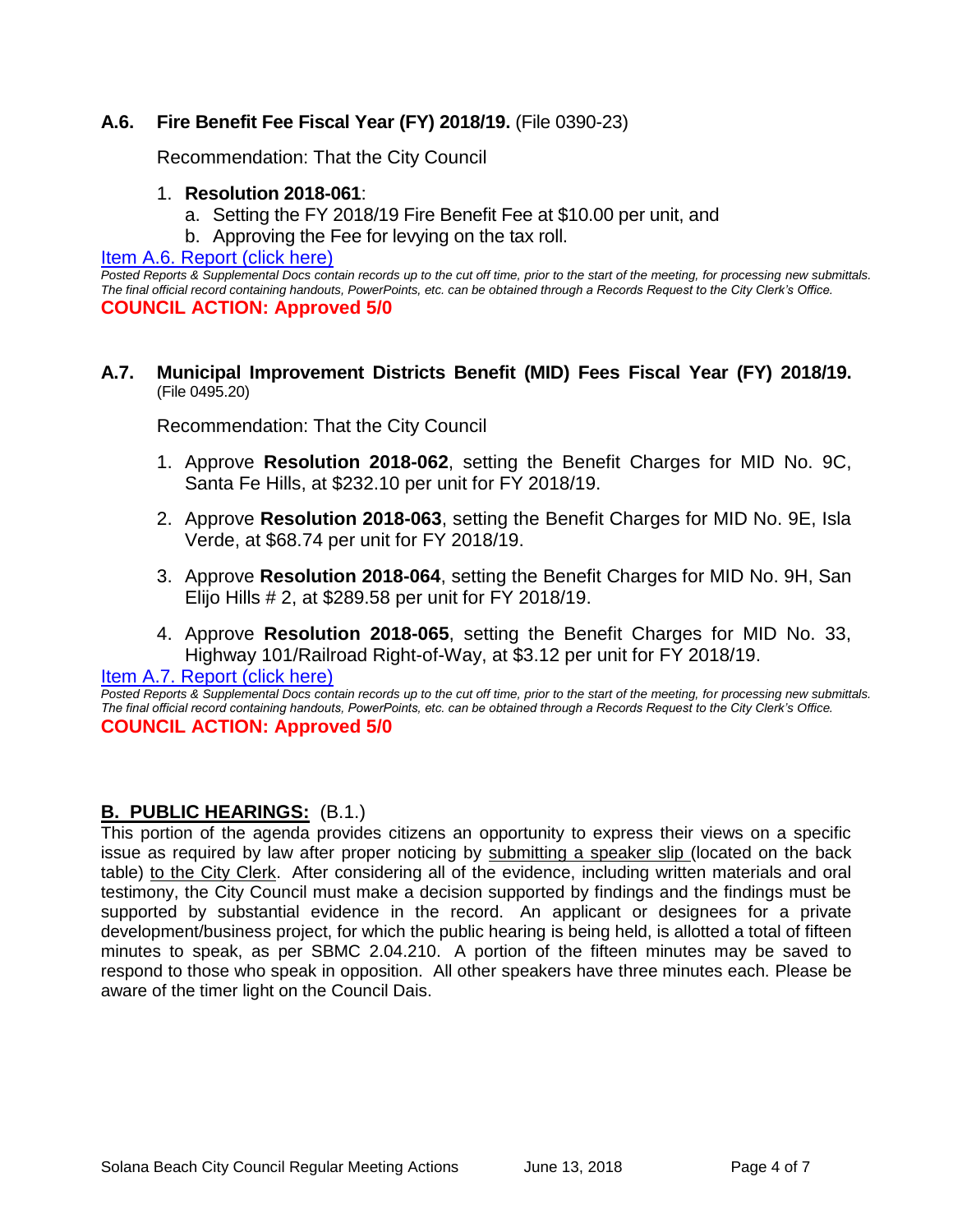## **B.1. Public Hearing: Consider Introduction (1st Reading) of Ordinance 487 Amending the Highway 101 Specific Plan – Specific Plan Amendment No. 17- 18-09.** (File 0600-70)

Recommendation: That the City Council

1. Consider introduction (1st reading) of **Ordinance 487** amending the Highway 101 Specific Plan.

[Item B.1. Report \(click here\)](https://solanabeach.govoffice3.com/vertical/Sites/%7B840804C2-F869-4904-9AE3-720581350CE7%7D/uploads/Item_B.1._Report_(click_here)_6-13-18.PDF)

[Item B.1. Supplemental Docs \(Updated 6-13 at 3:00pm\)](https://solanabeach.govoffice3.com/vertical/Sites/%7B840804C2-F869-4904-9AE3-720581350CE7%7D/uploads/B.1._Supplemental_Docs_(Updated_6-13_at_300pm).pdf)

*Posted Reports & Supplemental Docs contain records up to the cut off time, prior to the start of the meeting, for processing new submittals. The final official record containing handouts, PowerPoints, etc. can be obtained through a Records Request to the City Clerk's Office.* **COUNCIL ACTION: Approved 5/0 with modifications.** 

## **C. STAFF REPORTS**: (C.1. - C.4.)

*Submit speaker slips to the City Clerk.*

## **C.1. Climate Action Commission Appointment.** (File 0120-06)

Recommendation: That the City Council

1. Make one appointment (by Council-at-large) to the vacant resident position on the Climate Action Commission with a term expiration date of January 2019.

[Item C.1. Report \(click here\)](https://solanabeach.govoffice3.com/vertical/Sites/%7B840804C2-F869-4904-9AE3-720581350CE7%7D/uploads/Item_C.1._Report_(click_here)_6-13-18.PDF)

*Posted Reports & Supplemental Docs contain records up to the cut off time, prior to the start of the meeting, for processing new submittals. The final official record containing handouts, PowerPoints, etc. can be obtained through a Records Request to the City Clerk's Office.* **COUNCIL ACTION: Approved 5/0 to appoint Patricia Larchet.**

#### **C.4. Community Grant Program Requests Fiscal Year 2018-19.** (File 0330-25)

Recommendation: That the City Council

1. Receive the Staff Report, Community Grant applications and consider both the applications and the presentations from the grant applicants. This item will come back to the City Council at the June 27, 2018 City Council Meeting for Council's grant allocations.

[Item C.4. Report \(click here\)](https://solanabeach.govoffice3.com/vertical/Sites/%7B840804C2-F869-4904-9AE3-720581350CE7%7D/uploads/Item_C.4._Report_(click_here)_6-13-18.PDF)

[Item C.4. Updated Report #1 \(Updated 6-07 at 4:00pm\)](https://solanabeach.govoffice3.com/vertical/Sites/%7B840804C2-F869-4904-9AE3-720581350CE7%7D/uploads/C.4._Updated_Report_1_-_6-13-18.pdf)

[Item C.4. Supplemental Docs \(Updated 6-13](https://solanabeach.govoffice3.com/vertical/Sites/%7B840804C2-F869-4904-9AE3-720581350CE7%7D/uploads/C.4._Supplemental_Docs_(updated_6-13_9am).pdf) at 9:00am)

*Posted Reports & Supplemental Docs contain records up to the cut off time, prior to the start of the meeting, for processing new submittals. The final official record containing handouts, PowerPoints, etc. can be obtained through a Records Request to the City Clerk's Office.* **Presentations**

# **C.2. New Exclusive Solid Waste and Recycling Franchise Agreement with EDCO Waste and Recycling.** (File 1030-15)

Recommendation: That the City Council

1. Adopt **Resolution 2018-075** approving the new Exclusive Franchise Agreement with EDCO for residential and commercial solid waste and recycling services.

[Item C.2. Report \(click here\)](https://solanabeach.govoffice3.com/vertical/Sites/%7B840804C2-F869-4904-9AE3-720581350CE7%7D/uploads/Item_C.2._Report_(click_here)_6-13-18.PDF)

*Posted Reports & Supplemental Docs contain records up to the cut off time, prior to the start of the meeting, for processing new submittals. The final official record containing handouts, PowerPoints, etc. can be obtained through a Records Request to the City Clerk's Office.* **COUNCIL ACTION: Approved 5/0**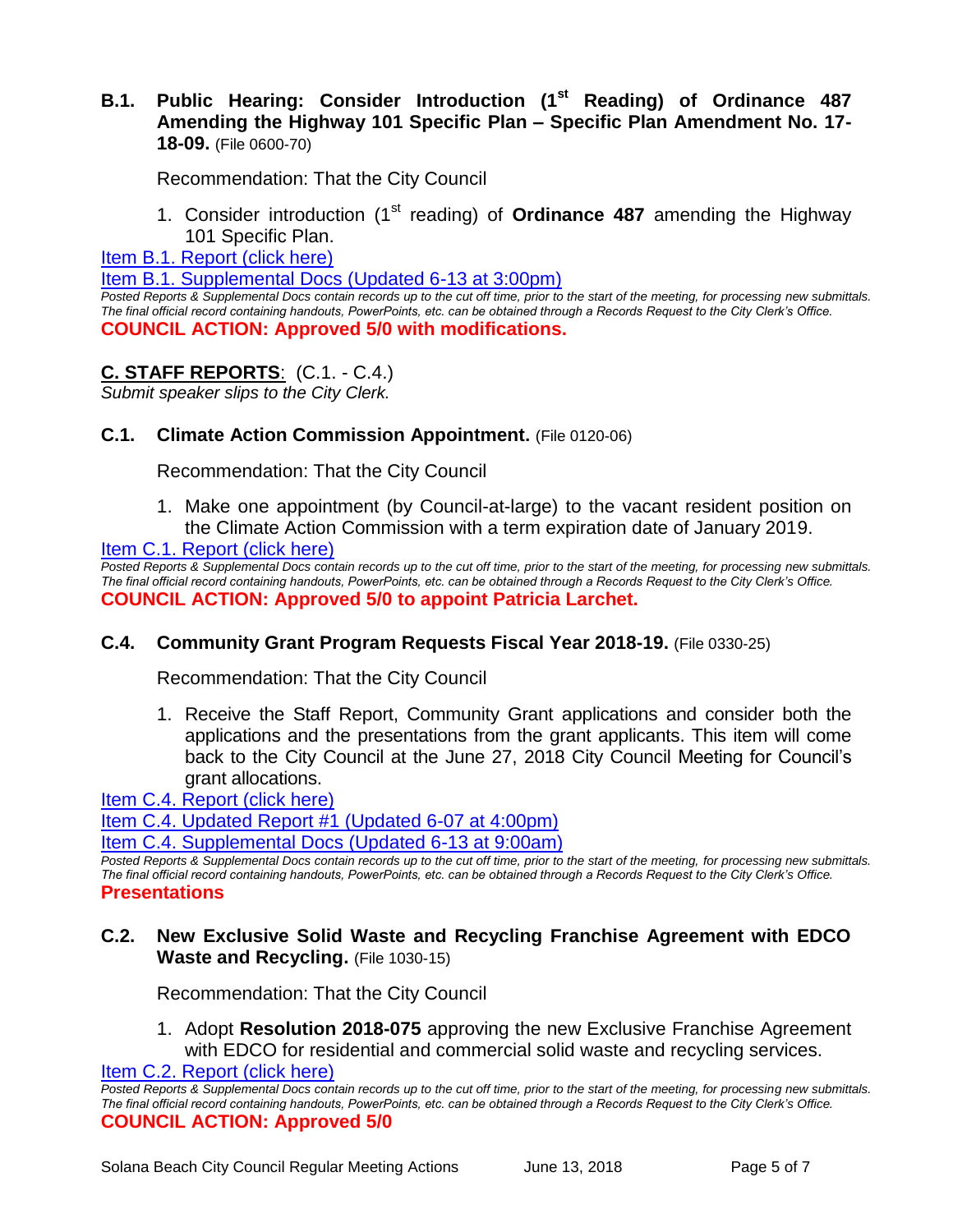#### **C.3. Adopting Adjustments to the Fiscal Year (FY) 2018/19 Adopted Budget.** (File 0330-30)

Recommendation: That the City Council

1. Adopt **Resolution 2018-070** approving amendments to the Fiscal Year FY 2018/19 Adopted Budget and provide further direction on FY 2018/19 CIP (Capital Improvement Projects) project priorities.

[Item C.3. Report \(click here\)](https://solanabeach.govoffice3.com/vertical/Sites/%7B840804C2-F869-4904-9AE3-720581350CE7%7D/uploads/Item_C.3._Report_(click_here)_6-13-18.PDF)

*Posted Reports & Supplemental Docs contain records up to the cut off time, prior to the start of the meeting, for processing new submittals. The final official record containing handouts, PowerPoints, etc. can be obtained through a Records Request to the City Clerk's Office.* **COUNCIL ACTION: Approved 5/0**

# **WORK PLAN COMMENTS:**

*Adopted June 14, 2017*

# **COMPENSATION & REIMBURSEMENT DISCLOSURE:**

GC: Article 2.3. Compensation: 53232.3. (a) Reimbursable expenses shall include, but not be limited to, meals, lodging, and travel. 53232.3 (d) Members of a legislative body shall provide brief reports on meetings attended at the expense of the local agency at the next regular meeting of the legislative body.

# **COUNCIL COMMITTEE REPORTS:**

## **REGIONAL COMMITTEES: (outside agencies, appointed by this Council)**

- a. City Selection Committee (meets twice a year) Primary-Edson, Alternate-Zito
- b. County Service Area 17: Primary-Zahn, Alternate-Hegenauer
- c. Escondido Creek Watershed Authority: Zahn /Staff (no alternate).
- d. League of Ca. Cities' San Diego County Executive Committee: Primary-Edson, Alternate-Heebner and any subcommittees.
- e. League of Ca. Cities' Local Legislative Committee: Primary-Edson, Alternate-Heebner
- f. League of Ca. Cities' Coastal Cities Issues Group (CCIG): Primary-Edson, Alternate-Heebner
- g. North County Dispatch JPA: Primary-Heebner, Alternate-Edson
- h. North County Transit District: Primary-Edson, Alternate-Heebner
- i. Regional Solid Waste Association (RSWA): Primary-Hegenauer, Alternate-Heebner
- j. SANDAG: Primary-Zito, Alternate-Edson,  $2^{nd}$  Alternate-Heebner, and any subcommittees.
- k. SANDAG Shoreline Preservation Committee: Primary-Zito, Alternate-Hegenauer
- l. San Dieguito River Valley JPA: Primary-Hegenauer, Alternate-Heebner
- m. San Elijo JPA: Primary-Zito, Primary-Zahn, Alternate-City Manager
- n. 22<sup>nd</sup> Agricultural District Association Community Relations Committee: Primary-Heebner, Alternate-Edson

#### **STANDING COMMITTEES: (All Primary Members)** *(Permanent Committees)*

- a. Business Liaison Committee Zito, Edson.
- b. Fire Dept. Management Governance & Organizational Evaluation Edson, Hegenauer
- c. Highway 101 / Cedros Ave. Development Committee Edson, Heebner
- d. I-5 Construction Committee Zito, Edson.
- e. Parks and Recreation Committee Zito. Edson
- f. Public Arts Committee Hegenauer, Heebner
- g. School Relations Committee Hegenauer, Zahn
- h. Solana Beach-Del Mar Relations Committee Zito, Heebner